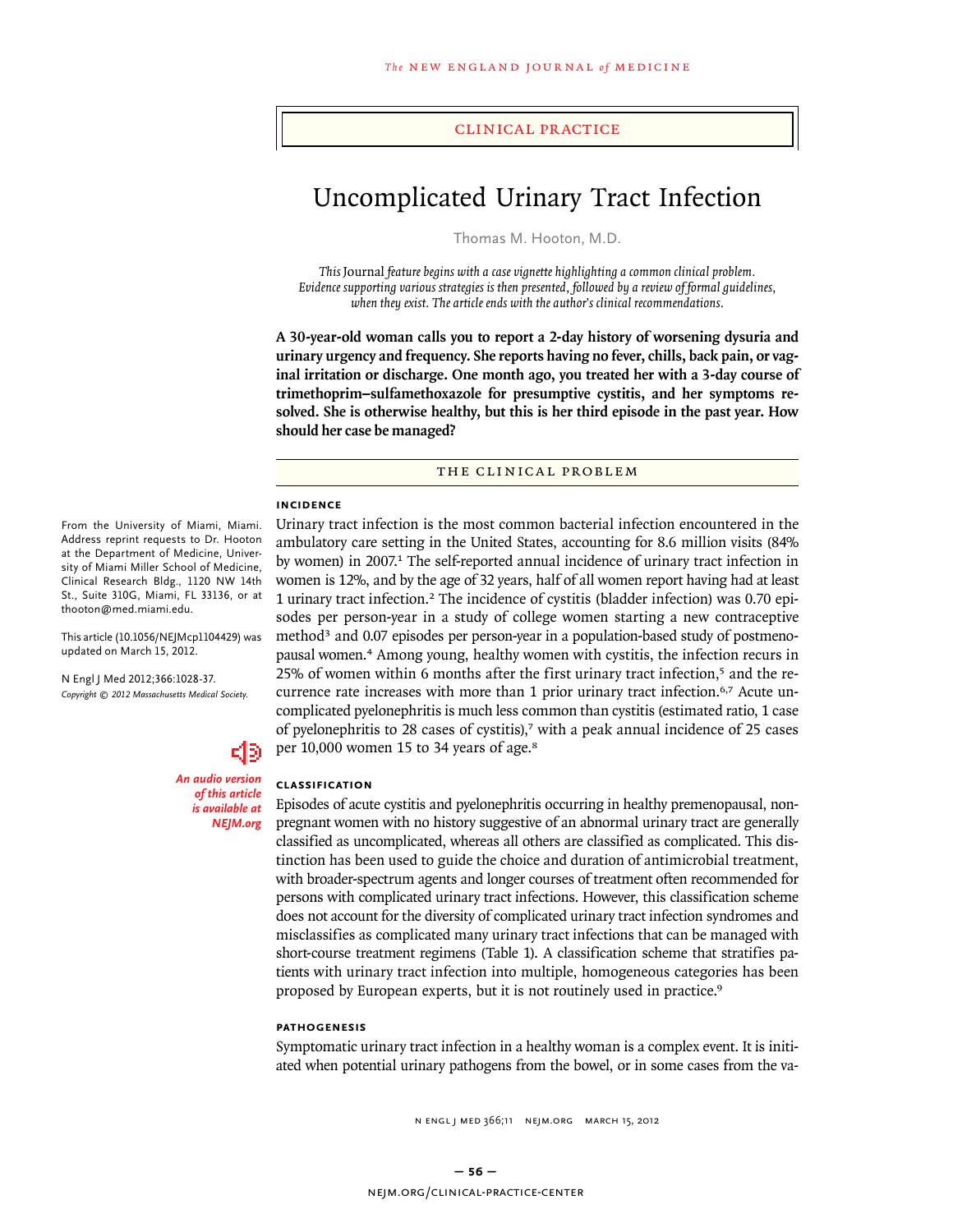#### **key Clinical points**

#### **acute uncomplicated cystitis and pyelonephritis**

- Acute uncomplicated cystitis rarely progresses to severe disease, even if untreated; thus, the primary goal of treatment is to ameliorate symptoms.
- New treatment guidelines for cystitis from the Infectious Diseases Society of America recommend that ecologic adverse effects of an antimicrobial agent (selection for antimicrobial-resistant organisms) be considered along with efficacy in selecting antimicrobial therapy.
- With respect to both ecologic adverse effects and efficacy, nitrofurantoin, trimethoprim–sulfamethoxazole, fosfomycin, and pivmecillinam (not approved in the United States) are considered first-line agents for cystitis, even though there are concerns about increasing resistance (to trimethoprim–sulfamethoxazole) and suboptimal efficacy (of fosfomycin and pivmecillinam).
- Recurrent cystitis should be managed with prophylactic antimicrobial therapy only when nonantimicrobial preventive strategies are not effective.
- Fluoroquinolones have other important indications and thus should be considered second-line agents for cystitis, but they are the drugs of choice for empirical treatment of pyelonephritis.

gina (as a result of direct inoculation during sexual activity), colonize the periurethral mucosa and ascend through the urethra to the bladder and in some cases through the ureter to the kidney. (The circumstances under which this occurs remain unclear; pyelonephritis is rare in women with untreated cystitis and in men and women with untreated asymptomatic bacteriuria.) Uropathogenic *Escherichia coli*, the predominant pathogens in uncomplicated urinary tract infection, are a specific subset of extraintestinal pathogenic *E. coli* that have the potential for enhanced virulence. Virulence and fitness factors include fimbriae, flagella, diverse adhesins, siderophores, toxins, polysaccharide coatings, and other properties that assist the bacteria in avoiding or subverting host defenses, injuring or invading host cells and tissues, and stimulating a noxious inflammatory response.10,11 However, the triggers for development of urinary symptoms are not entirely clear.

The vast majority of episodes of recurrent cystitis in healthy women, up to two thirds of which are recurrences involving the same strain of bacteria that caused the initial infection, are thought to be reinfections.<sup>12</sup> Uropathogenic strains can persist in the fecal flora for years after elimination from the urinary tract and can cause recurrent urinary tract infections. Laboratory studies in a mouse model show that inoculated *E. coli* invade the epithelium, resist clearance with antimicrobial agents, and develop quiescent epithelial reservoirs

that can result in recurrent bacteriuria.<sup>13</sup> Evidence that this phenomenon occurs in humans is sparse, but intracellular biofilm-like collections of bacteria, similar to those seen in the mouse model, have been identified in exfoliated cells in the urine of women with cystitis.<sup>14</sup>

#### **Risk Factors**

Risk factors for uncomplicated sporadic and recurrent cases of cystitis and pyelonephritis include sexual intercourse, use of spermicides, previous urinary tract infection, a new sex partner (within the past year), and a history of urinary tract infection in a first-degree female relative.<sup>3,15-17</sup> Casecontrol studies have shown no significant associations between recurrent urinary tract infection and precoital or postcoital voiding patterns, daily beverage consumption, frequency of urination, delayed voiding habits, wiping patterns, tampon use, douching, use of hot tubs, type of underwear, or body-mass index,<sup>16</sup> but at least some of these null findings might reflect a misclassification of behaviors (particularly if behavioral changes were made after the diagnosis of recurrent urinary tract infection). A genetic predisposition to recurrent urinary tract infection is suggested by the strong association between a history of urinary tract infection in one or more first-degree female relatives and an increased risk of recurrent cystitis and pyelonephritis<sup>17</sup>; marked familial clustering of cases of acute pyelonephritis among the relatives of pyelonephri-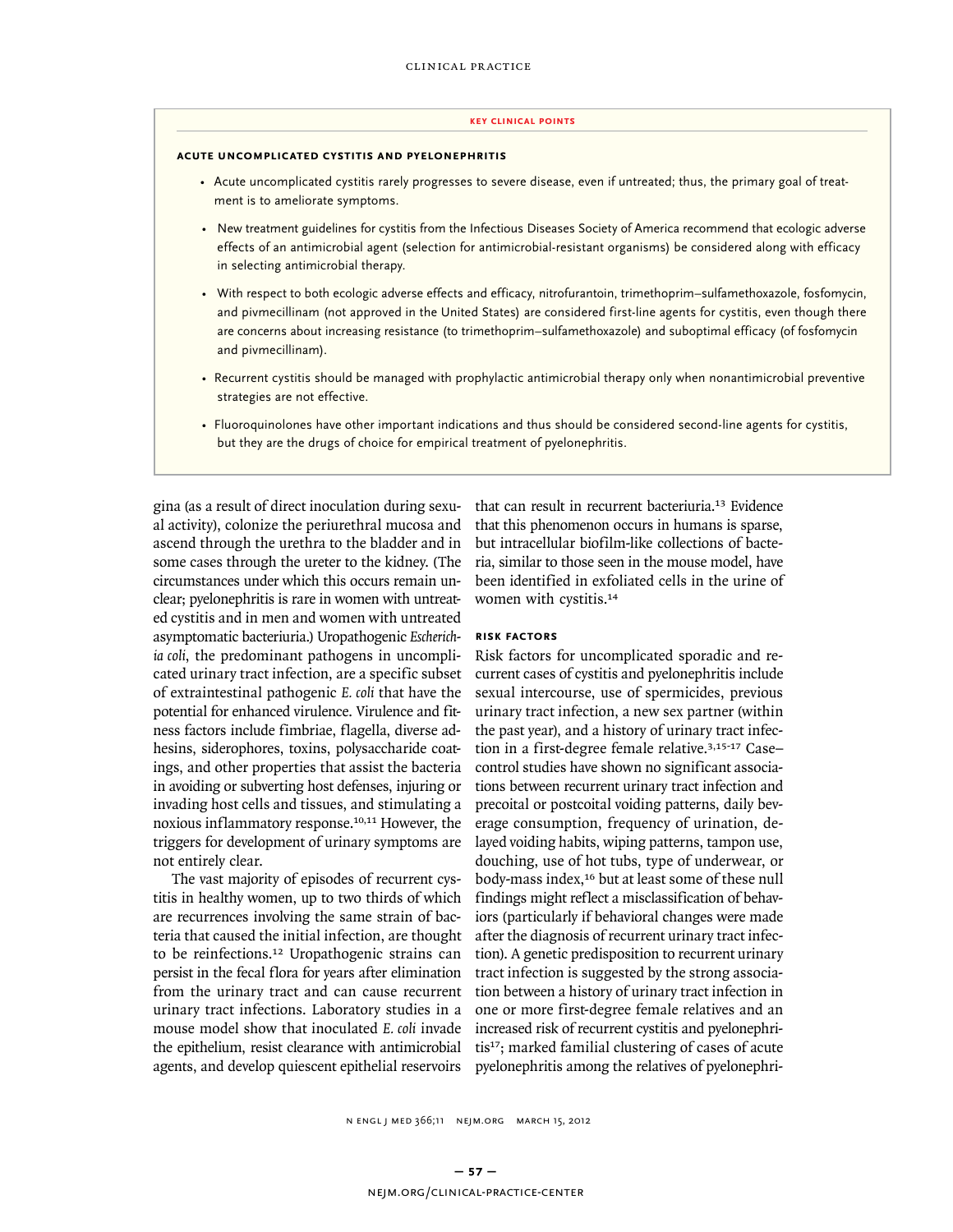| Table 1. Features of Uncomplicated versus Complicated Cystitis and Pyelonephritis. |                                                                                                                                                                                                                       |                                                                                                                                                                                                                                                                                                                                       |  |  |
|------------------------------------------------------------------------------------|-----------------------------------------------------------------------------------------------------------------------------------------------------------------------------------------------------------------------|---------------------------------------------------------------------------------------------------------------------------------------------------------------------------------------------------------------------------------------------------------------------------------------------------------------------------------------|--|--|
| Variable                                                                           | Uncomplicated                                                                                                                                                                                                         | Complicated*                                                                                                                                                                                                                                                                                                                          |  |  |
| Typical patient                                                                    | Otherwise healthy, ambulatory women with no history<br>suggestive of anatomical or functional abnormality<br>of the urinary tract                                                                                     | Men, women, or children with functional, metabolic,<br>or anatomical conditions that may increase the<br>risk of treatment failure or serious outcomes<br>(e.g., obstruction, stone, pregnancy, male sex,<br>diabetes, neurogenic bladder, renal insufficiency,<br>immunosuppression)                                                 |  |  |
| Clinical spectrum                                                                  | Mild cystitis to severe pyelonephritis                                                                                                                                                                                | Mild cystitis to life-threatening urosepsis                                                                                                                                                                                                                                                                                           |  |  |
| <b>Diagnosis</b>                                                                   | Infection suspected on the basis of typical symptoms;<br>urinalysis and urine culture not routinely needed<br>for suspected cystitis but recommended for pyelo-<br>nephritis                                          | Typical symptoms or symptoms that are atypical and<br>subtle (e.g., owing to catheterization, impaired<br>sensation, or altered mental status); urinalysis<br>and urine culture indicated                                                                                                                                             |  |  |
| Antimicrobial resistance                                                           | Common but generally predictable (antimicrobial resis-<br>tance alone does not warrant the designation com-<br>plicated UTI)                                                                                          | Multidrug resistance common and less predictable;<br>fluoroquinolone resistance not uncommon                                                                                                                                                                                                                                          |  |  |
| Empirical antimicrobial<br>treatment                                               | For cystitis: first-line short-course antimicrobial regimen;<br>for pyelonephritis: first-line oral or intravenous anti-<br>microbial regimen for 5 to 14 days, depending on<br>severity and need for hospitalization | For cystitis: 7-day or longer course of fluoroquinolone<br>preferred +; for pyelonephritis: broad-spectrum anti-<br>microbial agent (e.g., piperacillin-tazobactam or<br>carbapenem, plus vancomycin with either of these<br>agents if MRSA suspected); limited data on duration,<br>but 14-to-21-day duration recommended in general |  |  |
| Response to treatment                                                              | Predictable with appropriate agent for recommended<br>treatment duration; persistent symptoms or early<br>recurrence suggests presence of a complicating factor                                                       | Less predictable regardless of antimicrobial susceptibility;<br>may require instrumentation for cure                                                                                                                                                                                                                                  |  |  |

Complicated urinary tract infections (UTIs) are heterogeneous in that the risks of infection and of treatment failure vary. Current classification schemes are overly simplistic, especially for patients with complicated infections, but the value of more complex classification schemes<sup>9</sup> has not yet been shown. MRSA denotes methicillin-resistant *Staphylococcus aureus*.

† Short-course regimens are likely to be effective for mild-to-moderate cystitis in healthy, ambulatory, compliant women who are elderly, have catheter-associated UTIs, are pregnant, or have mild diabetes.

> tis-prone children, associated with significantly lower expression of CXCR1, an interleukin-8 receptor<sup>18</sup>; and overrepresentation of the blood-group antigen nonsecretor phenotype and P1 phenotype among girls and women with recurrent urinary tract infection.<sup>12</sup>

## **Microbiology**

In women, *E. coli* causes 75 to 95% of episodes of uncomplicated cystitis and pyelonephritis; the remaining cases are caused by other Enterobacteriaceae, such as *Klebsiella pneumoniae*, and grampositive bacteria such as *Staphylococcus saprophyticus*, *Enterococcus faecalis*, and *Streptococcus agalactiae* (group B streptococcus). However, the latter two organisms, when isolated from voided urine from women with symptoms of uncomplicated cystitis, often represent contamination of the voided specimen.

STRATEGIES AND EVIDENCE

### **Diagnosis**

Cystitis is usually manifested as dysuria with or without frequency, urgency, suprapubic pain, or hematuria. Clinical manifestations suggestive of pyelonephritis include fever (temperature >38°C), chills, flank pain, costovertebral-angle tenderness, and nausea or vomiting, with or without symptoms of cystitis. Dysuria is also common with urethritis or vaginitis, but cystitis is more likely when symptoms include frequency, urgency, or hematuria; when the onset of symptoms is sudden or severe; and when vaginal irritation and discharge are not present.19,20 The probability of cystitis is greater than 50% in women with any symptoms of urinary tract infection and greater than 90% in women who have dysuria and frequency without vaginal discharge or irritation.<sup>20</sup> The only finding on physical examination that increases the probability of urinary tract infection is costovertebral-angle tenderness (indicating pyelonephritis).<sup>20</sup>

Assessment for pyuria and bacteriuria is often performed with the use of commercially available dipsticks that test for leukocyte esterase, an enzyme released by leukocytes, and for nitrites, since some bacteria reduce urinary nitrates to nitrites. The dipstick test is most accurate for predicting UTI when the presence of either leukocyte ester-

1030 n engl j med 366;11 nejm.org march 15, 2012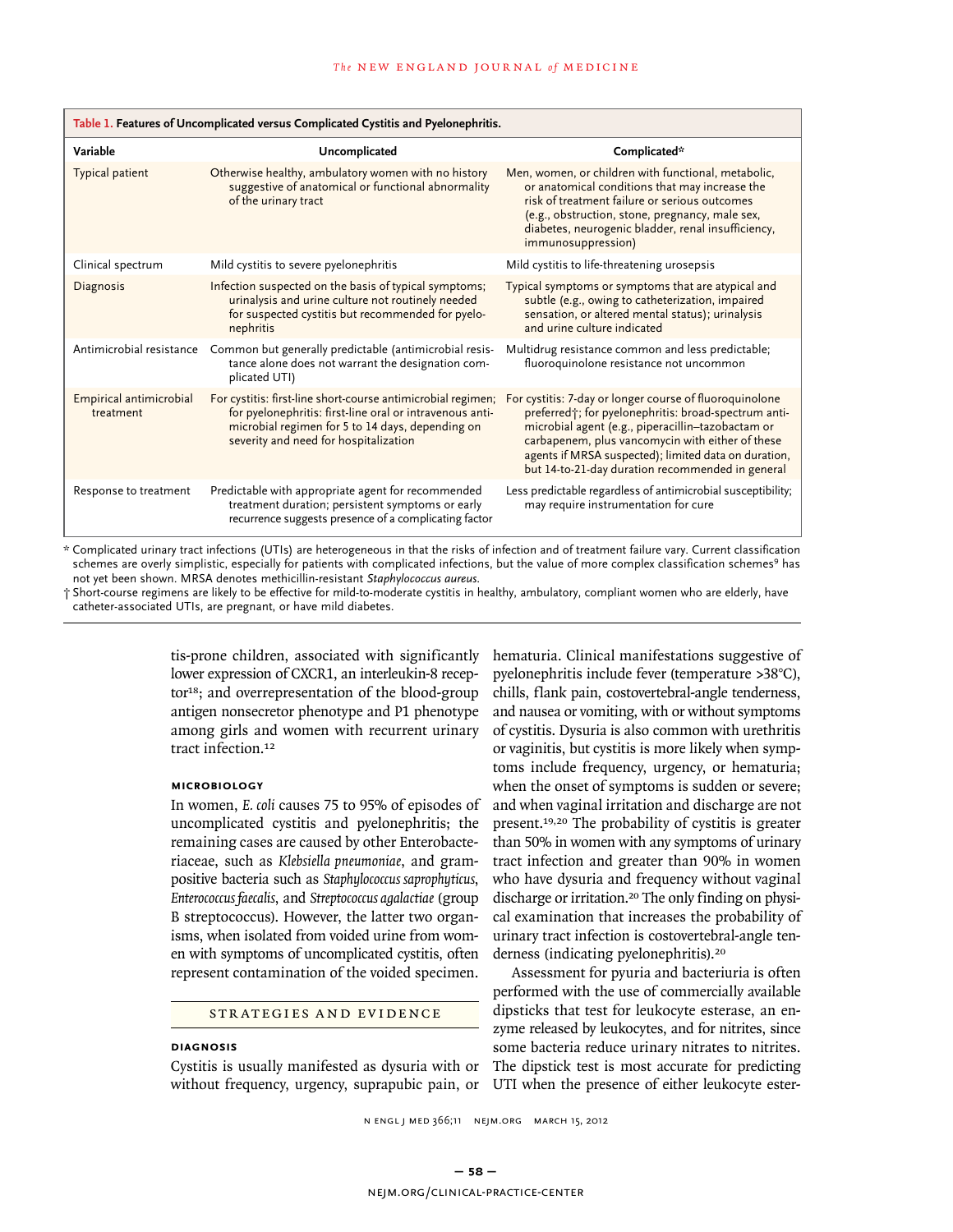ase or nitrite is considered a positive result, with a sensitivity of 75% and a specificity of 82%.20,21 However, results of the dipstick test provide little useful information when the history is strongly suggestive of urinary tract infection, since even negative results for both tests do not reliably rule out the infection in such cases.<sup>20</sup>

A urine culture is performed to confirm the presence of bacteriuria and the antimicrobial susceptibility of the infecting uropathogen. This test is indicated in all women with suspected pyelonephritis but is not necessary for the diagnosis of cystitis, given the reliability of the patient's history in establishing the diagnosis and the delayed availability of culture results.20,22 Moreover, studies comparing voided urine specimens and bladderaspirate specimens in women with cystitis have shown that the traditional criterion for a positive culture of voided urine (10<sup>5</sup> colony-forming units per milliliter) is insensitive for bladder infection, and 30 to 50% of women with cystitis have colony counts of 102 to 104 colony-forming units per milliliter in voided urine.<sup>23</sup> Since most clinical laboratories do not quantify bacteria below a threshold of 10<sup>4</sup> colony-forming units per milliliter in voided urine specimens, a culture report of "no growth" in a woman with urinary symptoms should be interpreted with caution.

Given the accuracy of a diagnosis that is based on the patient's symptoms, in selected women with symptoms of cystitis, the infection can be successfully managed without in-person assessment.<sup>20,24</sup> However, in women who have symptoms of cystitis along with vaginal discharge or irritation, it is reasonable to delay antimicrobial treatment until vaginal examination has been performed and the results of a urine culture are available.<sup>20</sup>

## **Management**

Acute uncomplicated cystitis is a benign condition, with early resolution of symptoms observed in 25 to 42% of women — and only rare cases of progression to pyelonephritis — in the placebo groups in randomized, controlled trials.25,26 However, cystitis is associated with considerable morbidity,<sup>27</sup> and antimicrobial drugs are routinely prescribed, the primary goal being the rapid resolution of symptoms.<sup>28</sup> The choice of regimen has become more complicated as antimicrobial resistance among the uropathogenic strains of *E. coli* has increased worldwide. Recent large, international studies of the in vitro susceptibility of *E. coli* strains that cause uncomplicated urinary tract infection<sup>28</sup> have revealed rates of resistance to amoxicillin of 20% or higher in all regions and similar rates of resistance to trimethoprim–sulfamethoxazole in many regions. Rates of resistance to fluoroquinolones, oral cephalosporins, and amoxicillin–clavulanate are generally lower than 10%, but resistance to the fluoroquinolones is increasing; the lowest rates of resistance are to nitrofurantoin, fosfomycin, and mecillinam (for which pivmecillinam is the prodrug). (Mecillinam and pivmecillinam are not available in the United States.) Uncomplicated urinary tract infections caused by extended-spectrum beta-lactamase–producing (beta-lactam–resistant) strains of *E. coli* are increasingly being reported worldwide.<sup>29,30</sup> Most of these strains are also resistant to the fluoroquinolones and trimethoprim– sulfamethoxazole, but limited data show that fosfomycin, nitrofurantoin, and to a lesser extent, amoxicillin–clavulanate have in vitro and clinical activity.29,31

The recently updated guidelines of the Infectious Diseases Society of America (IDSA)<sup>28</sup> emphasize the importance of considering ecologic adverse effects of antimicrobial agents (i.e., selection for colonization or infection with multidrugresistant organisms — so-called "collateral damage") when one is selecting a treatment regimen. Thresholds are suggested for the prevalence of resistance in a community above which a drug is not recommended (20% for trimethoprim–sulfamethoxazole and 10% for fluoroquinolones); however, clinicians rarely have access to such information. Local resistance rates reported in hospital antibiograms often reflect cultures obtained from inpatients or those with complicated or recurrent infections and probably overestimate the rates of resistance among patients with uncomplicated urinary tract infections.

#### *Cystitis*

Recommended empirical treatment regimens for acute uncomplicated cystitis are shown in Table 2. Short-course regimens (ranging from a single dose to a 5-day regimen, depending on the antimicrobial agent) are recommended as first-line treatment, since they are as effective as longer regimens in achieving symptomatic cure and have fewer adverse effects.28,32,33 Given the benign nature of uncomplicated cystitis along with its high frequency, the guidelines give equal weight to the risk of ecologic adverse effects and drug effectiveness in the recommendations. Nitrofurantoin is well tolerated and has good efficacy when the monohy-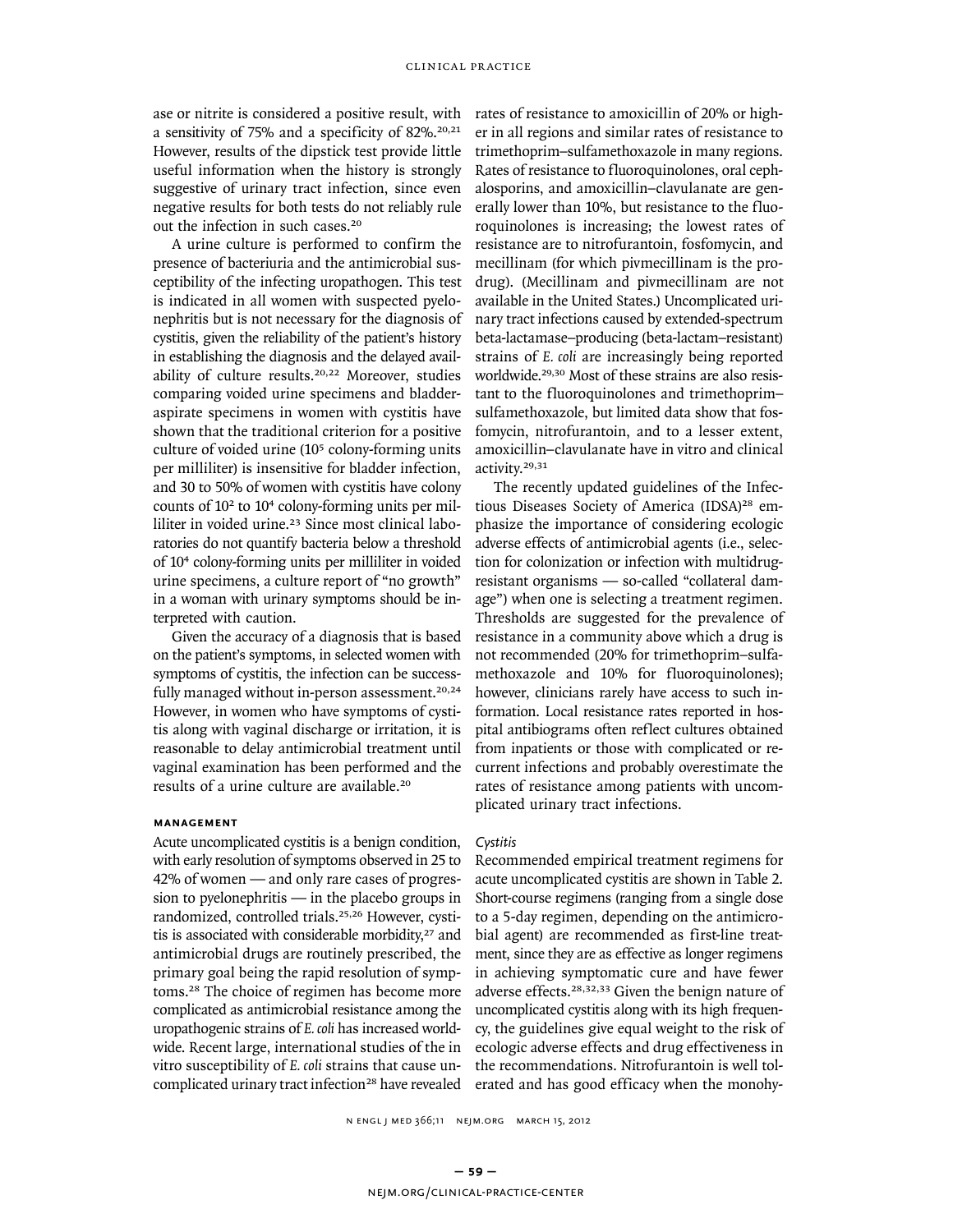| Table 2. Empirical Treatment of Acute Uncomplicated Cystitis.*                                                              |                                                                                                                                                                                                                                                                         |                                                                                                                                                                                                               |  |  |  |
|-----------------------------------------------------------------------------------------------------------------------------|-------------------------------------------------------------------------------------------------------------------------------------------------------------------------------------------------------------------------------------------------------------------------|---------------------------------------------------------------------------------------------------------------------------------------------------------------------------------------------------------------|--|--|--|
| Antimicrobial Regimen                                                                                                       | <b>Efficacy</b>                                                                                                                                                                                                                                                         | <b>Comments</b>                                                                                                                                                                                               |  |  |  |
| <b>First-line therapy</b>                                                                                                   |                                                                                                                                                                                                                                                                         |                                                                                                                                                                                                               |  |  |  |
| Nitrofurantoin monohydrate macrocrystals,<br>100 mg twice daily for 5 days (with<br>meals) †                                | Clinical efficacy of 5-to-7-day regimen: 93%<br>(84 to 95%); a 3-day regimen appears<br>to be less effective than longer regimens;<br>minimal in vitro resistance to E. coli                                                                                            | Minimal ecologic adverse effects; avoid if<br>pyelonephritis is suspected; common side<br>effects include nausea, headache, and<br>flatulence                                                                 |  |  |  |
| TMP-SMX, 160 mg and 800 mg twice daily<br>for 3 days:                                                                       | Clinical efficacy of 3-day TMP-SMX regimen:<br>93% (90 to 100%); similar efficacy with<br>trimethoprim alone, 100 mg twice daily for<br>3 daysi: avoid if resistance rate is greater<br>than 20% or if exposure occurred within<br>prior 3 to 6 mo                      | Probably fewer ecologic adverse effects than<br>seen with fluoroquinolones; common side<br>effects include nausea, vomiting, anorexia,<br>rash, urticaria, hematologic complications,<br>and photosensitivity |  |  |  |
| Fosfomycin trometamol (Monurol), 3-g<br>sachet in a single dose;                                                            | Clinical efficacy: 91% based on a single, random-<br>ized trial, <sup>28</sup> but fosfomycin appears to be less<br>effective than TMP-SMX or fluoroquino-<br>lones <sup>28,32</sup> ; minimal in vitro resistance, but<br>most laboratories do not test for resistance | Minimal ecologic adverse effects; avoid if<br>pyelonephritis is suspected; common side<br>effects include diarrhea, nausea, headache,<br>and vaginitis                                                        |  |  |  |
| Pivmecillinam, 400 mg twice daily for 3 to<br>7 days                                                                        | Clinical efficacy of 3-to-7-day regimens: 73%<br>(55 to 82%); minimal in vitro resistance                                                                                                                                                                               | Minimal ecologic adverse effects; avoid if<br>pyelonephritis is suspected; common side<br>effects include nausea, vomiting, and diar-<br>rhea; not available in United States                                 |  |  |  |
| Second-line therapy                                                                                                         |                                                                                                                                                                                                                                                                         |                                                                                                                                                                                                               |  |  |  |
| Fluoroquinolones: ciprofloxacin, 250 mg<br>twice daily for 3 days: levofloxacin,<br>250 mg or 500 mg once daily for 3 days: | Clinical efficacy: 90% (85 to 98%); minimal in<br>vitro resistance, but prevalence in United<br>States is rising; high prevalence of in vitro<br>resistance in some regions of the world                                                                                | Propensity for ecologic adverse effects; when<br>possible, reserve for uses other than cysti-<br>tis; common side effects include nausea,<br>vomiting, diarrhea, headache, drowsiness,<br>and insomnia        |  |  |  |
| Beta-lactams (e.g., amoxicillin-clavulanate,<br>cefdinir, cefaclor, and cefpodoxime-<br>proxetil) for 3 to 7 days +         | Clinical efficacy of 3-to-5-day regimens: 89%<br>(79 to 98%); less effective than TMP-SMX<br>or fluoroquinolones <sup>28,32</sup> ; few efficacy data<br>on narrow-spectrum cephalosporins (e.g.,<br>cephalexin); avoid empirical amoxicillin or<br>ampicillin          | Probably fewer ecologic adverse effects than<br>seen with parenteral broad-spectrum<br>cephalosporins; common side effects<br>include diarrhea, nausea, vomiting, rash,<br>and urticaria                      |  |  |  |

\* Efficacy rates and ranges and antimicrobial recommendations are based on the Infectious Diseases Society of America guidelines.28,32 Cure rates should not necessarily be compared across agents, owing to differences among trials and varying local patterns of antimicrobial resistance. TMP-SMX denotes trimethoprim–sulfamethoxazole. The costs of these antimicrobial agents vary considerably; in general, TMP-SMX and ciprofloxacin are the least expensive, with nitrofurantoin and levofloxacin being relatively higher in cost and fosfomycin (nongeneric) and the beta-lactam regimens shown here being the most expensive.

† This regimen presents no clear risk to the fetus, on the basis of studies in animals, humans, or both (pregnancy category B).

‡ Studies in animals have shown an adverse effect of this regimen on the fetus (pregnancy category C); use only if the potential benefit justifies the potential risk to the fetus.

> drate macrocrystalline formulation is given twice daily for 5 days, and it has a low propensity for ecologic adverse effects.<sup>28</sup> Despite concern about the high prevalence of resistance to trimethoprim– sulfamethoxazole, it remains very effective (with an estimated overall clinical cure rate of 85% even in regions where the prevalence of resistance is 30%34) and is inexpensive and well tolerated. Fosfomycin and pivmecillinam are also considered first-line regimens owing to their low propensity for ecologic adverse effects, even though they appear to be clinically inferior to trimethoprim– sulfamethoxazole and fluoroquinolones.<sup>28</sup>

The choice of an antimicrobial agent should be individualized on the basis of the patient's allergy and compliance history, local practice patterns, the prevalence of resistance in the local community (if known), availability, cost, and patient and provider threshold for failure.<sup>28</sup> If a first-line antimicrobial agent is not a good choice on the basis of one or more of these factors, fluoroquinolones or betalactams are reasonable alternatives, although it is preferable to minimize their use because of concerns about ecologic adverse effects and, with respect to beta-lactams, efficacy.<sup>28</sup> Unfortunately, U.S. surveys show that fluoroquinolones are the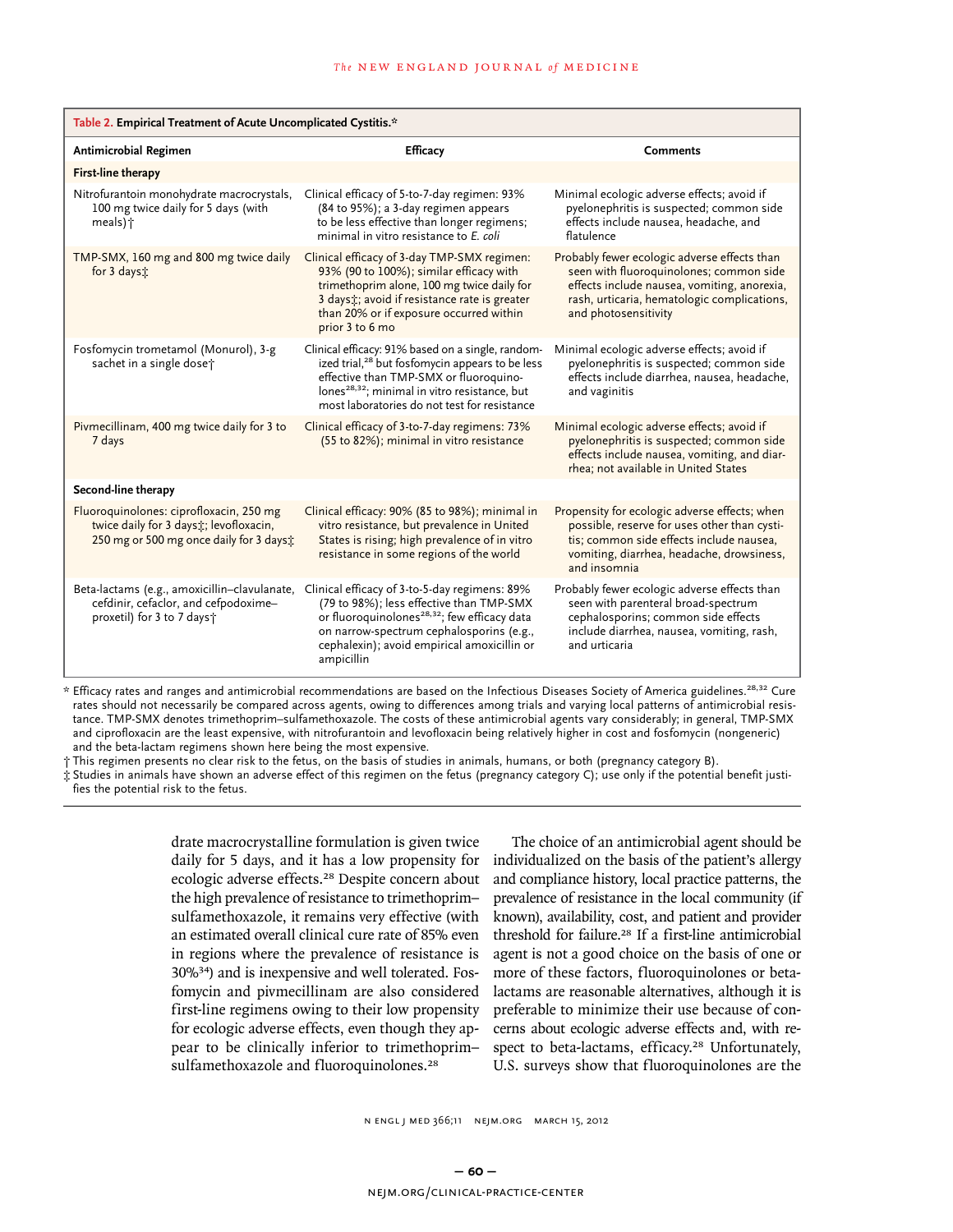| Table 3. Outpatient Empirical Treatment of Acute Uncomplicated Pyelonephritis.*                                                                                                                           |                                                                                                                                                                                                                                                                                                                                                                                                                                                                                                        |                                                                                                                                                                                                                                                                                                                                                                                                                            |  |  |
|-----------------------------------------------------------------------------------------------------------------------------------------------------------------------------------------------------------|--------------------------------------------------------------------------------------------------------------------------------------------------------------------------------------------------------------------------------------------------------------------------------------------------------------------------------------------------------------------------------------------------------------------------------------------------------------------------------------------------------|----------------------------------------------------------------------------------------------------------------------------------------------------------------------------------------------------------------------------------------------------------------------------------------------------------------------------------------------------------------------------------------------------------------------------|--|--|
| Antimicrobial Regiment                                                                                                                                                                                    | <b>Efficacy</b>                                                                                                                                                                                                                                                                                                                                                                                                                                                                                        | <b>Comments</b>                                                                                                                                                                                                                                                                                                                                                                                                            |  |  |
| Fluoroquinolones: ciprofloxacin, 500 mg<br>given orally twice daily, t or 1 g (extended-<br>release) given orally once daily, for<br>7 days: levofloxacin, 750 mg given<br>orally once daily for 5 days : | Clinical efficacy of ciprofloxacin, 500 mg given<br>orally twice daily for 7 days: 96% (some<br>patients were given an initial dose of intra-<br>venous ciprofloxacin) <sup>38</sup> ; clinical efficacy of<br>levofloxacin, 750 mg given orally or intrave-<br>nously once daily for 5 days: 86%; versus<br>ciprofloxacin, 400 mg given intravenously<br>or 500 mg orally twice daily for 10 days: 81%<br>(most subjects in both groups received<br>oral therapy) <sup>39</sup>                       | Oral fluoroquinolone is empirical drug of<br>choice; propensity for ecologic adverse<br>effects; common side effects include<br>nausea, vomiting, diarrhea, headache,<br>drowsiness, and insomnia                                                                                                                                                                                                                          |  |  |
| TMP-SMX, 160 mg and 800 mg orally twice<br>daily for 14 days:                                                                                                                                             | Clinical efficacy: 83% (some patients were giv-<br>en an initial dose of intravenous ceftriaxone);<br>clinical efficacy: 92% if pathogen was sus-<br>ceptible E. coli strain vs. 35% if not suscep-<br>tible <sup>38</sup> ; inferior choice for empirical therapy<br>owing to high rates of resistance and corre-<br>sponding failure rates; highly effective if<br>strain is susceptible; E. coli resistance ex-<br>ceeds 20% in many areas of world, includ-<br>ing some areas of the United States | Probably fewer ecologic adverse effects than<br>with fluoroquinolones; only the 14-day regi-<br>men has been approved by FDA and rec-<br>ommended by IDSA guidelines, <sup>28</sup> but 7-to-<br>10-day regimens are likely to be effective in<br>women when defervescence is rapid; com-<br>mon side effects include nausea, vomiting,<br>anorexia, rash, urticaria, hematologic com-<br>plications, and photosensitivity |  |  |
| Oral beta-lactams (specific agents not listed<br>in IDSA guidelines) <sup>28</sup> for 10 to 14 days                                                                                                      | Data are limited, but efficacy is inferior to that<br>of TMP-SMX and fluoroquinolones <sup>28,32</sup> ;<br>use only when other recommended agents<br>cannot be used                                                                                                                                                                                                                                                                                                                                   | Probably fewer ecologic adverse effects than<br>with parenteral broad-spectrum cephalo-<br>sporins; common side effects include diar-<br>rhea, nausea, vomiting, rash, and urticaria                                                                                                                                                                                                                                       |  |  |

\* Efficacy rates and antimicrobial recommendations are based on the Infectious Diseases Society of America (IDSA) guidelines.28,32 FDA denotes Food and Drug Administration.

† If tolerance or resistance to the oral medication is a concern because the prevalence of resistance in the community exceeds 10% (fluoroquinolone) or is unknown (trimethoprim–sulfamethoxazole [TMP-SMX]), because exposure has occurred in the past 3 to 6 months, or because an oral beta-lactam is used, an initial intravenous dose of ceftriaxone, 1 g, or gentamicin, 5 to 7 mg per kilogram of body weight, should be given. (If tolerance to oral fluoroquinolone is a concern, intravenous ciprofloxacin, 400 mg, can also be given.)

‡ Studies in animals have shown an adverse effect of this regimen on the fetus (pregnancy category C); use only if the potential benefit justifies the potential risk to the fetus.

most commonly used antimicrobials for urinary tract infection in the ambulatory setting.<sup>35</sup> Given increasing antimicrobial resistance and the benign nature of cystitis, antimicrobial-sparing management strategies are of increasing interest (e.g., antiinflammatory drugs or delayed treatment, neither of which is in common clinical use).30,36,37

#### *Pyelonephritis*

Most episodes of acute uncomplicated pyelonephritis are now treated in the outpatient setting.8,24 Table 3 lists recommended outpatient empirical treatment regimens.38,39 (For information about inpatient treatment regimens, see Expanded Table 3 in the Supplementary Appendix, available with the full text of this article at NEJM.org.) A urine culture and susceptibility test should be performed to guide treatment. Women should be admitted if pyelonephritis is severe, if there is hemodynamic instability or any complicating factor (e.g., diabetes, renal stone, or pregnancy), if oral medications

are not tolerated, or if there is concern regarding potential nonadherence to treatment.<sup>22</sup> Empirical treatment should have broad-spectrum in vitro activity against likely uropathogens and be started quickly to minimize progression. Fluoroquinolones are the only oral antimicrobials recommended for the outpatient empirical treatment of acute uncomplicated pyelonephritis.<sup>28</sup> When there is concern about antimicrobial resistance or tolerance of oral medications, one or more doses of a broadspectrum parenteral antimicrobial are recommended until in vitro activity can be assured.

#### *Recurrent Cystitis*

Urinary symptoms that persist or recur within a week or two of treatment for uncomplicated cystitis suggest infection with an antimicrobial-resistant strain or, rarely, relapse. In such women, a urine culture should be performed and treatment should be initiated with a broader-spectrum antimicrobial agent, such as a fluoroquinolone. Episodes of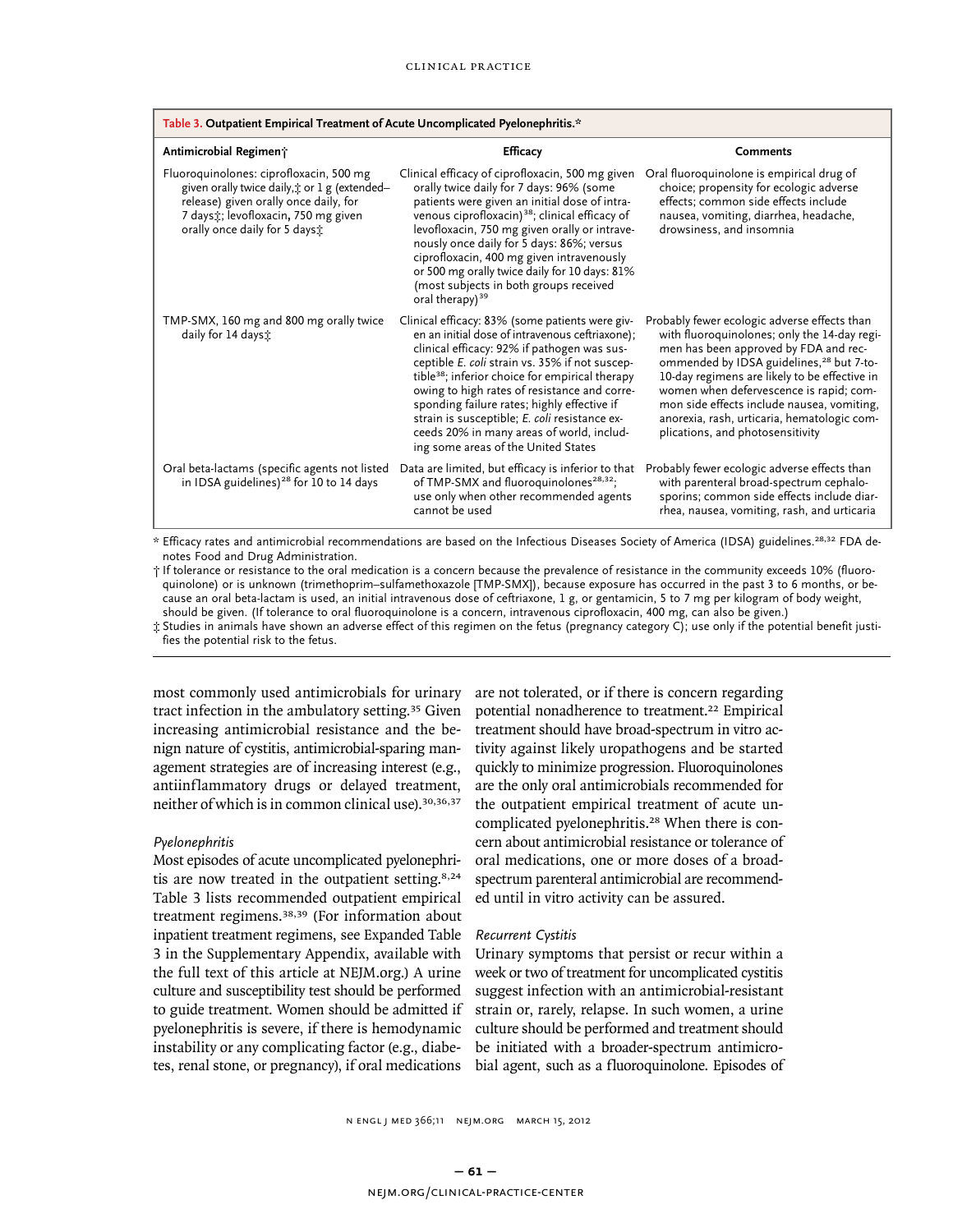| Table 4. Strategies for Nonantimicrobial Prevention of Recurrent Acute Uncomplicated Cystitis.*                                                                                                           |                                                                                                                                                                                                                                                                                                                |  |  |
|-----------------------------------------------------------------------------------------------------------------------------------------------------------------------------------------------------------|----------------------------------------------------------------------------------------------------------------------------------------------------------------------------------------------------------------------------------------------------------------------------------------------------------------|--|--|
| <b>Strategy</b>                                                                                                                                                                                           | <b>Comments</b>                                                                                                                                                                                                                                                                                                |  |  |
| Behavioral counseling                                                                                                                                                                                     |                                                                                                                                                                                                                                                                                                                |  |  |
| Recommend abstinence or reduction in frequency of intercourse                                                                                                                                             | Sexual intercourse is the strongest risk factor for uncomplicated UTIs;<br>often this behavioral strategy is not feasible                                                                                                                                                                                      |  |  |
| If spermicides are used, recommend changing to another method<br>for contraception or prevention of infection                                                                                             | Spermicide use, including use of spermicide-coated condoms, is a<br>strong risk factor, especially if used with a diaphragm; spermi-<br>cides alter the vaginal flora and favor the colonization of uro-<br>pathogens                                                                                          |  |  |
| Recommend that patient urinate soon after intercourse, drink<br>fluids liberally, not routinely delay urination, wipe front to<br>back after defecation, avoid tight-fitting underwear, avoid<br>douching | In case-control studies, none of these strategies have been shown<br>to be associated with a reduced risk of recurrent UTIs, and none<br>have been studied prospectively; however, it is reasonable to<br>suggest them to the patient, since they pose a low risk and might<br>be effective                    |  |  |
| <b>Biologic mediators</b>                                                                                                                                                                                 |                                                                                                                                                                                                                                                                                                                |  |  |
| Cranberry juice, capsules or tablets                                                                                                                                                                      | Biologic plausibility is based on the inhibition of uropathogen adher-<br>ence to uroepithelial cells; clinical data supporting a protective<br>effect have been limited by design flaws <sup>40</sup> ; a recent randomized,<br>placebo-controlled trial showed no benefit from cranberry juice <sup>41</sup> |  |  |
| Topical estrogen                                                                                                                                                                                          | In some postmenopausal women, topical estrogen normalizes the<br>vaginal flora and reduces the risk of recurrent UTIs <sup>42</sup> ; oral estro-<br>gens are not effective                                                                                                                                    |  |  |
| Adhesion blockers (D-mannose, available in health-food stores<br>and online, is occasionally used as preventive therapy)                                                                                  | UTIs caused by E. coli are initiated by adhesion of the bacteria to manno-<br>sylated receptors in the uroepithelium by means of FimH adhesin<br>located on type 1 pili; theoretically, mannosides could block adhe-<br>sion; however, D-mannose has not been evaluated in clinical trials                     |  |  |
|                                                                                                                                                                                                           |                                                                                                                                                                                                                                                                                                                |  |  |

\* Counseling about the pros and cons of these strategies is appropriate for women who have one or more recurrent UTIs or who have questions about any of the strategies.

> cystitis that occur at least 1 month after successful treatment of a urinary tract infection should be treated with a first-line short-course regimen (Table 2). If the recurrence is within 6 months, one should consider a first-line drug other than the one that was used originally, especially if trimethoprim–sulfamethoxazole was used, because of the increased likelihood of resistance.<sup>22</sup>

> The goal of long-term management of recurrent cystitis should be to improve the quality of life while minimizing antimicrobial exposure. Table 4 lists nonantimicrobial preventive strategies for women who have recurrent cystitis.<sup>40-42</sup> Although data supporting the effectiveness of these strategies are sparse or nonexistent, they carry a low risk of adverse effects and may be helpful. Antimicrobial prophylaxis (Table 5), $43-45$  on the other hand, has been shown to reduce the risk of recurrence by approximately 95%<sup>12,24</sup>; however, such treatment should be limited to women who have had three or more urinary tract infections in the past 12 months or two or more urinary tract infections in the past 6 months (at least one of which was confirmed by

a positive culture) in whom nonantimicrobial strategies have not been effective and who prefer prophylactic antimicrobial therapy. The strategy of self-diagnosis and self-treatment is a useful nonpreventive antimicrobial strategy for many women with recurrent cystitis (Table 5). Antimicrobial management strategies should be assessed periodically to determine whether they continue to be appropriate.

## *Follow-up after Uncomplicated Cystitis or Pyelonephritis*

After treatment for uncomplicated cystitis or pyelonephritis, a urine culture is unnecessary if symptoms have resolved, except in pregnant women (for whom treatment of persistent asymptomatic bacteriuria is recommended).46 In women with recurrent uncomplicated cystitis or pyelonephritis, routine urologic evaluation (with the use of ultrasonography or computed tomography) has a low diagnostic yield and is not recommended.12 However, it should be considered in women who have persistent hematuria or multiple early recurrences

1034 n engl j med 366;11 nejm.org march 15, 2012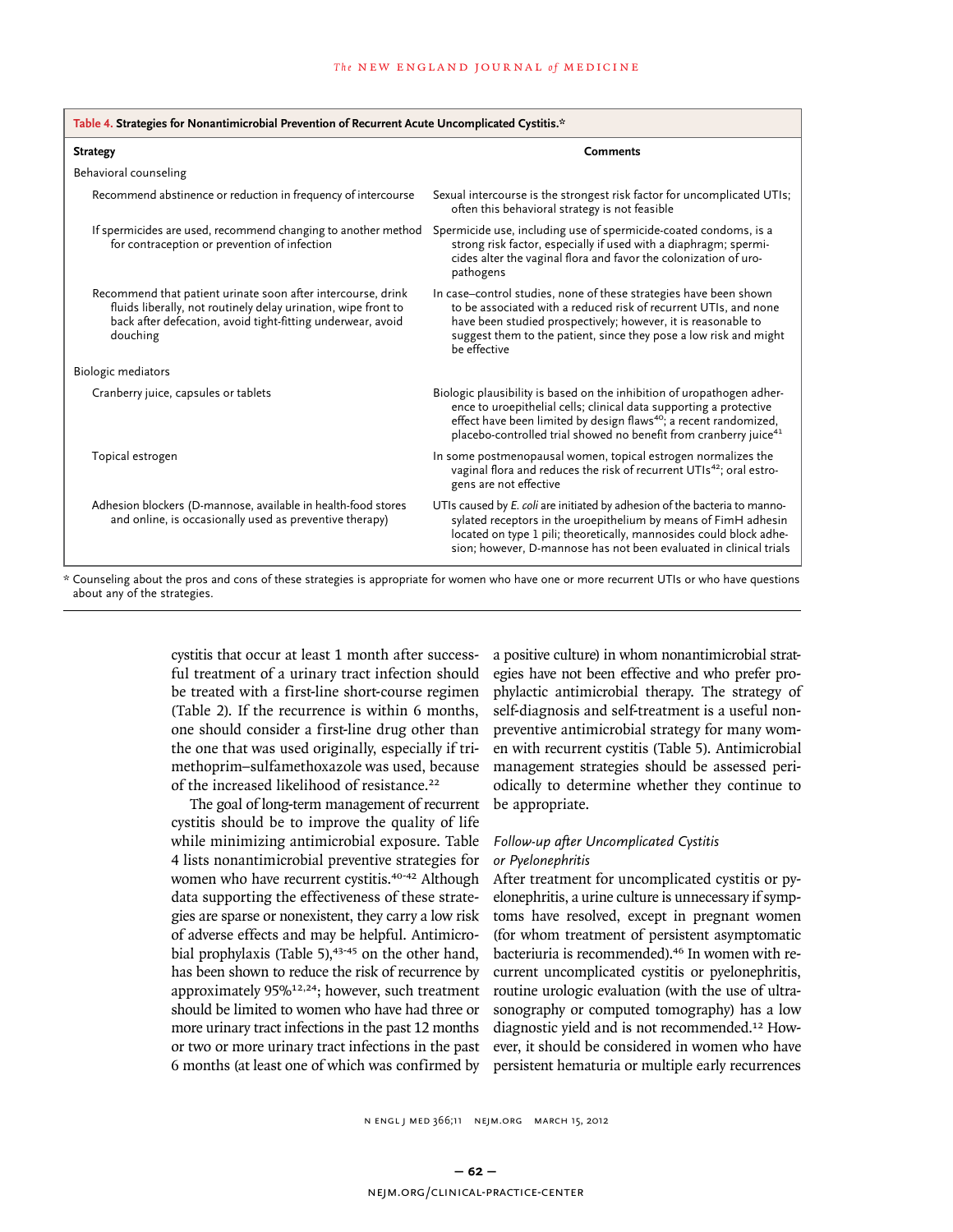| Table 5. Strategies for Antimicrobial Management of Recurrent Acute Uncomplicated Cystitis.*                                                                                                                                                                                              |                                                                                                                                                                                                                                                                                                                                                                                                                                                                                                                                                                                                                                                                                                                                                                                                                                                                                                            |  |  |
|-------------------------------------------------------------------------------------------------------------------------------------------------------------------------------------------------------------------------------------------------------------------------------------------|------------------------------------------------------------------------------------------------------------------------------------------------------------------------------------------------------------------------------------------------------------------------------------------------------------------------------------------------------------------------------------------------------------------------------------------------------------------------------------------------------------------------------------------------------------------------------------------------------------------------------------------------------------------------------------------------------------------------------------------------------------------------------------------------------------------------------------------------------------------------------------------------------------|--|--|
| <b>Strategy</b>                                                                                                                                                                                                                                                                           | Comments                                                                                                                                                                                                                                                                                                                                                                                                                                                                                                                                                                                                                                                                                                                                                                                                                                                                                                   |  |  |
| Self-diagnosis and self-treatment                                                                                                                                                                                                                                                         |                                                                                                                                                                                                                                                                                                                                                                                                                                                                                                                                                                                                                                                                                                                                                                                                                                                                                                            |  |  |
| First-line antimicrobial regimen is prescribed for future use;<br>patient is advised to take it at onset of UTI symptoms                                                                                                                                                                  | This is not a preventive strategy. Women with previously diagnosed cystitis<br>can accurately self-diagnose subsequent cystitis in more than 85 to 95%<br>of cases and can successfully treat themselves <sup>43</sup> ; higher patient satisfac-<br>tion with this strategy than with traditional visits to provider for UTI<br>symptoms and less antimicrobial exposure than with continuous anti-<br>microbial prophylaxis; should be reserved for motivated women with<br>previous culture-confirmed cystitis who will comply with the treatment<br>regimen; urine culture should be obtained periodically before treatment<br>to confirm presence of UTI and drug susceptibilities                                                                                                                                                                                                                    |  |  |
| Antimicrobial prophylaxis;                                                                                                                                                                                                                                                                |                                                                                                                                                                                                                                                                                                                                                                                                                                                                                                                                                                                                                                                                                                                                                                                                                                                                                                            |  |  |
| Postcoital antimicrobial prophylaxis: single dose of antimicro-<br>bial agent as soon as feasible after intercourse<br>Nitrofurantoin, 50-100 mg:<br>TMP-SMX, 40 mg and 200 mg or 80 mg and 400 mg<br>TMP, 100 mg<br>Cephalexin, 250 mgt                                                  | In a placebo-controlled trial, the rate of recurrent cystitis with postcoital<br>TMP-SMX, 40 mg and 200 mg, was 0.3 episodes per patient-year, vs.<br>3.6 with placebo (a 92% reduction) <sup>44</sup> ; can be used if UTIs are temporally<br>related to coitus; absence of bacteriuria should first be confirmed by<br>negative results on urine culture; results in less antimicrobial exposure<br>than with continuous prophylaxis; fluoroquinolones (e.g., ciprofloxacin,<br>125 mg) are highly effective but are not recommended                                                                                                                                                                                                                                                                                                                                                                     |  |  |
| Continuous antimicrobial prophylaxis: daily bedtime dose<br>(except fosfomycin; see below)<br>Nitrofurantoin, 50-100 mgt<br>TMP-SMX, 40 mg and 200 mg (3 times weekly is also effective)<br>TMP, 100 mg<br>Cephalexin, 125-250 mg;<br>Fosfomycin, 3-g sachet every 10 days: <sup>45</sup> | Randomized, placebo-controlled trials have shown a reduction in cystitis<br>recurrences of approximately 95%; side effects are common (e.g., rash,<br>yeast vaginitis); absence of bacteriuria should first be confirmed by nega-<br>tive results on urine culture; a 6-month trial is recommended, then treat-<br>ment is discontinued and the patient observed; about 50% of patients<br>have a reversion to the previous pattern of recurrences of cystitis <sup>24</sup> ; if re-<br>currences continue, prophylaxis may be restarted; rare toxic effects of<br>long-term exposure to nitrofurantoin include pulmonary hypersensitivity,<br>chronic hepatitis, and peripheral neuropathy; fluoroquinolones (e.g.,<br>ciprofloxacin, 125 mg) are highly effective but not recommended f; anti-<br>microbial resistance in colonizing strains or breakthrough infections are<br>reported in some studies |  |  |

\* The choice of antimicrobial agent should be based on the susceptibility pattern of the organism that caused the patient's recent UTI and the patient's history of drug allergies.<sup>12</sup>

† Patients with breakthrough infections should undergo culture testing to assess the drug susceptibility of the infecting uropathogen.

‡ This regimen presents no clear risk to the fetus, on the basis of studies in animals, humans, or both (pregnancy category B).

Studies in animals have shown an adverse effect of this regimen on the fetus (pregnancy category C); use only if the potential benefit justifies the potential risk to the fetus.

of cystitis involving the same strain of bacteria. In women with pyelonephritis who have severe or worsening illness, persistent fever 48 to 72 hours after the initiation of appropriate antimicrobial treatment, or symptoms suggestive of a stone, abscess, or obstruction, urologic evaluation should be performed to rule out these latter abnormalities. It is also reasonable to perform imaging studies in women who have two or more recurrences of pyelonephritis.

## AREAS OF UNCERTAINTY

Several areas of uncertainty warrant further investigation, including the ecologic adverse effects<sup>28</sup> and changes in gut microbiota<sup>47</sup> caused by specific antimicrobial agents, the presence of uropathogen reservoirs in the bladder,<sup>13</sup> the safety and effectiveness of antimicrobial-sparing approaches (e.g., antiinflammatory drugs or delayed treatment)<sup>30,36,37</sup> in managing urinary tract infections, and the potential role of probiotics,<sup>48,49</sup> adhesion blockers,<sup>50</sup> and vaccines<sup>51</sup> in preventing urinary tract infections.

## Guidelines

Recently, the IDSA updated its guidelines for the use of antimicrobial treatment in acute uncomplicated cystitis and pyelonephritis in women.<sup>28</sup> The recommendations in this article are largely consistent with these guidelines. International consensus guidelines for the management of uncomplicated urinary tract infection, which are similar to the IDSA guidelines, have also been published recently.<sup>52</sup>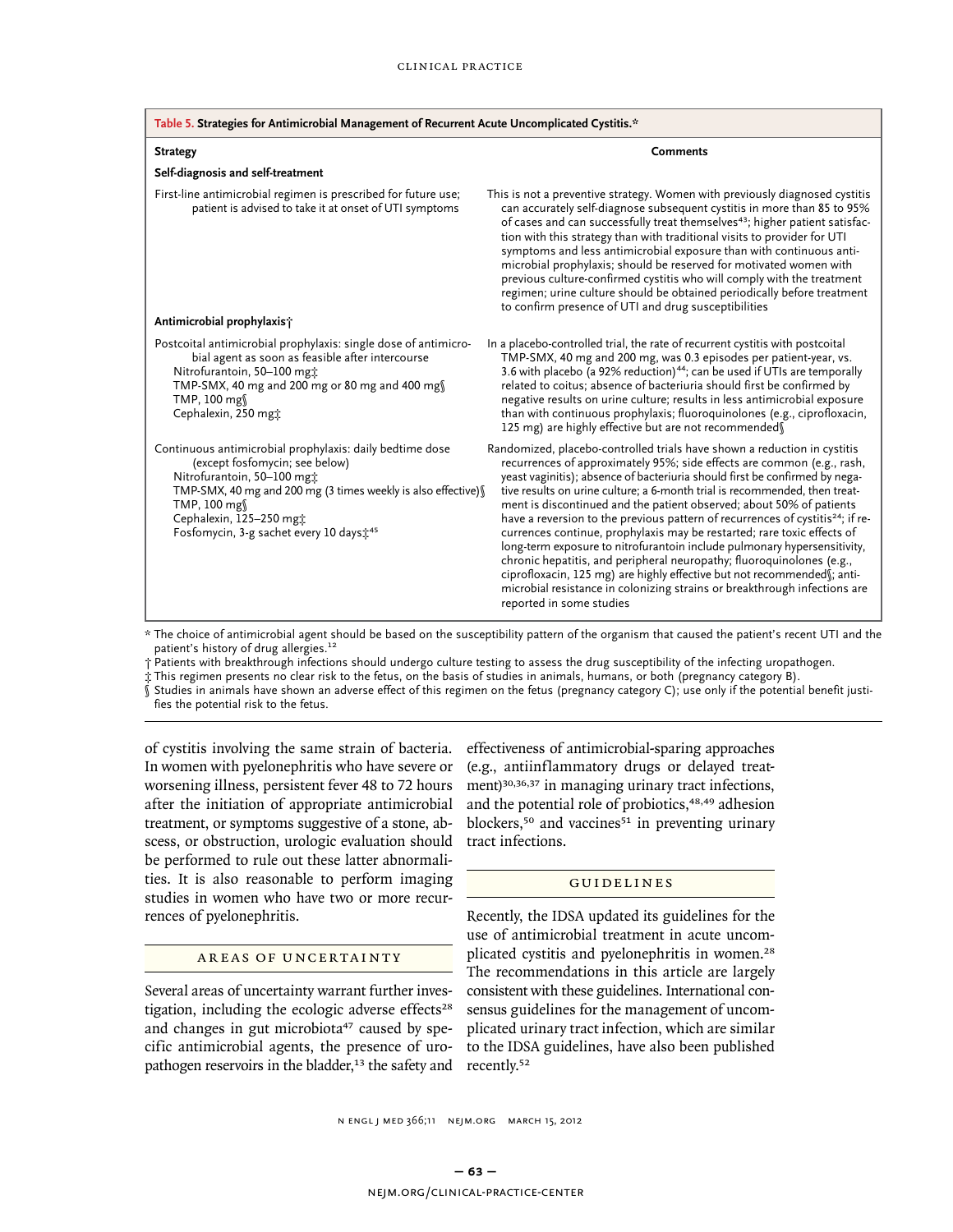## **CONCLUSIONS** a nd R ecommendations

The patient described in the vignette appears to have recurrent cystitis on the basis of her symptoms and history. A 3-day course of trimethoprim– sulfamethoxazole is generally my choice of a firstline empirical regimen for cystitis in women who are not allergic to the medication, given that it is inexpensive and effective and that there are no reliable data in my community to suggest a high prevalence of resistance. In this case, however, I would prescribe a different first-line antimicrobial agent, nitrofurantoin (5-day course), since the patient's recent exposure to trimethoprim–sulfamethoxazole increases the likelihood that the current infecting strain will be resistant to this agent. I would also offer her a urinary analgesic (e.g., phenazopyridine [over-the-counter], three times daily as needed) until her dysuria diminishes, which often occurs within a few hours after the start of antimicrobial therapy.<sup>53</sup> An office visit is

not required for management, and there is no need for a follow-up urine culture if her symptoms resolve.

The patient should be counseled concerning nonantimicrobial preventive approaches that may reduce the risk of recurrence (e.g., avoidance of spermicides [as appropriate], urination soon after intercourse, and liberal fluid intake) (Table 4); although data on the efficacy of these measures are mostly lacking, they pose little risk. If the patient continues to have recurrences, self-diagnosis and self-treatment with antimicrobial agents could be considered, since this approach has been shown to be an effective management strategy; other options include postcoital antimicrobial prophylaxis and, as a last resort, continuous antimicrobial prophylaxis.

Dr. Hooton reports receiving consulting fees from Pinnacle Pharmaceuticals, Pfizer, and Alita Pharmaceuticals. No other potential conflict of interest relevant to this article was reported.

Disclosure forms provided by the author are available with the full text of this article at NEJM.org.

#### **References**

**1.** Schappert SM, Rechtsteiner EA. Ambulatory medical care utilization estimates for 2007. Vital Health Stat 2011;169:1-38.

**2.** Foxman B, Brown P. Epidemiology of urinary tract infections: transmission and risk factors, incidence, and costs. Infect Dis Clin North Am 2003;17:227-41.

**3.** Hooton TM, Scholes D, Hughes JP, et al. A prospective study of risk factors for symptomatic urinary tract infection in young women. N Engl J Med 1996;335:468- 74.

**4.** Jackson SL, Boyko EJ, Scholes D, Abraham L, Gupta K, Fihn SD. Predictors of urinary tract infection after menopause: a prospective study. Am J Med 2004;117: 903-11.

**5.** Foxman B, Gillespie B, Koopman J, et al. Risk factors for second urinary tract infection among college women. Am J Epidemiol 2000;151:1194-205.

**6.** Czaja CA, Stamm WE, Stapleton AE, et al. Prospective cohort study of microbial and inflammatory events immediately preceding *Escherichia coli* recurrent urinary tract infection in women. J Infect Dis 2009;200:528-36.

**7.** Ikäheimo R, Siitonen A, Heiskanen T, et al. Recurrence of urinary tract infection in a primary care setting: analysis of a 1-year follow-up of 179 women. Clin Infect Dis 1996;22:91-9.

**8.** Czaja CA, Scholes D, Hooton TM, Stamm WE. Population-based epidemiologic analysis of acute pyelonephritis. Clin Infect Dis 2007;45:273-80.

**9.** Johansen TEB, Botto H, Cek M, et al. Critical review of current definitions of urinary tract infections and proposal of an EAU/ESIU classification system. Int J Antimicrob Agents 2011;38:Suppl:64-70.

**10.** Johnson JR. Microbial virulence determinants and the pathogenesis of urinary tract infection. Infect Dis Clin North Am 2003;17:261-78.

**11.** Nielubowicz GR, Mobley HL. Hostpathogen interactions in urinary tract infection. Nat Rev Urol 2010;7:430-41.

**12.** Hooton TM. Recurrent urinary tract infection in women. Int J Antimicrob Agents 2001;17:259-68.

**13.** Mulvey MA, Schilling JD, Martinez JJ, Hultgren SJ. Bad bugs and beleaguered bladders: interplay between uropathogenic *Escherichia coli* and innate host defenses. Proc Natl Acad Sci U S A 2000;97:8829-35.

**14.** Rosen DA, Hooton TM, Stamm WE, Humphrey PA, Hultgren SJ. Detection of intracellular bacterial communities in human urinary tract infection. PLoS Med 2007;4(12):e329.

**15.** Scholes D, Hooton TM, Roberts PL, Gupta K, Stapleton AE, Stamm WE. Risk factors associated with acute pyelonephritis in healthy women. Ann Intern Med 2005;142:20-7.

**16.** Scholes D, Hooton TM, Roberts PL, Stapleton AE, Gupta K, Stamm WE. Risk factors for recurrent urinary tract infection in young women. J Infect Dis 2000; 182:1177-82.

**17.** Scholes D, Hawn TR, Roberts PL, et al.

Family history and risk of recurrent cystitis and pyelonephritis in women. J Urol 2010;184:564-9.

**18.** Lundstedt AC, Leijonhufvud I, Ragnarsdottir B, Karpman D, Andersson B, Svanborg C. Inherited susceptibility to acute pyelonephritis: a family study of urinary tract infection. J Infect Dis 2007; 195:1227-34.

**19.** Stamm WE, Hooton TM. Management of urinary tract infections in adults. N Engl J Med 1993;329:1328-34.

**20.** Bent S, Nallamothu BK, Simel DL, Fihn SD, Saint S. Does this woman have an acute uncomplicated urinary tract infection? JAMA 2002;287:2701-10.

**21.** Hurlbut TA III, Littenberg B. The diagnostic accuracy of rapid dipstick tests to predict urinary tract infection. Am J Clin Pathol 1991;96:582-8.

**22.** Hooton TM. The current management strategies for community-acquired urinary tract infection. Infect Dis Clin North Am 2003;17:303-32.

**23.** Stamm WE, Counts GW, Running KR, Fihn S, Turck M, Holmes KK. Diagnosis of coliform infection in acutely dysuric women. N Engl J Med 1982;307:463-8.

**24.** Nicolle LE. Uncomplicated urinary tract infection in adults including uncomplicated pyelonephritis. Urol Clin North Am 2008;35:1-12.

**25.** Christiaens TC, De Meyere M, Verschraegen G, Peersman W, Heytens S, De Maeseneer JM. Randomised controlled trial of nitrofurantoin versus placebo in